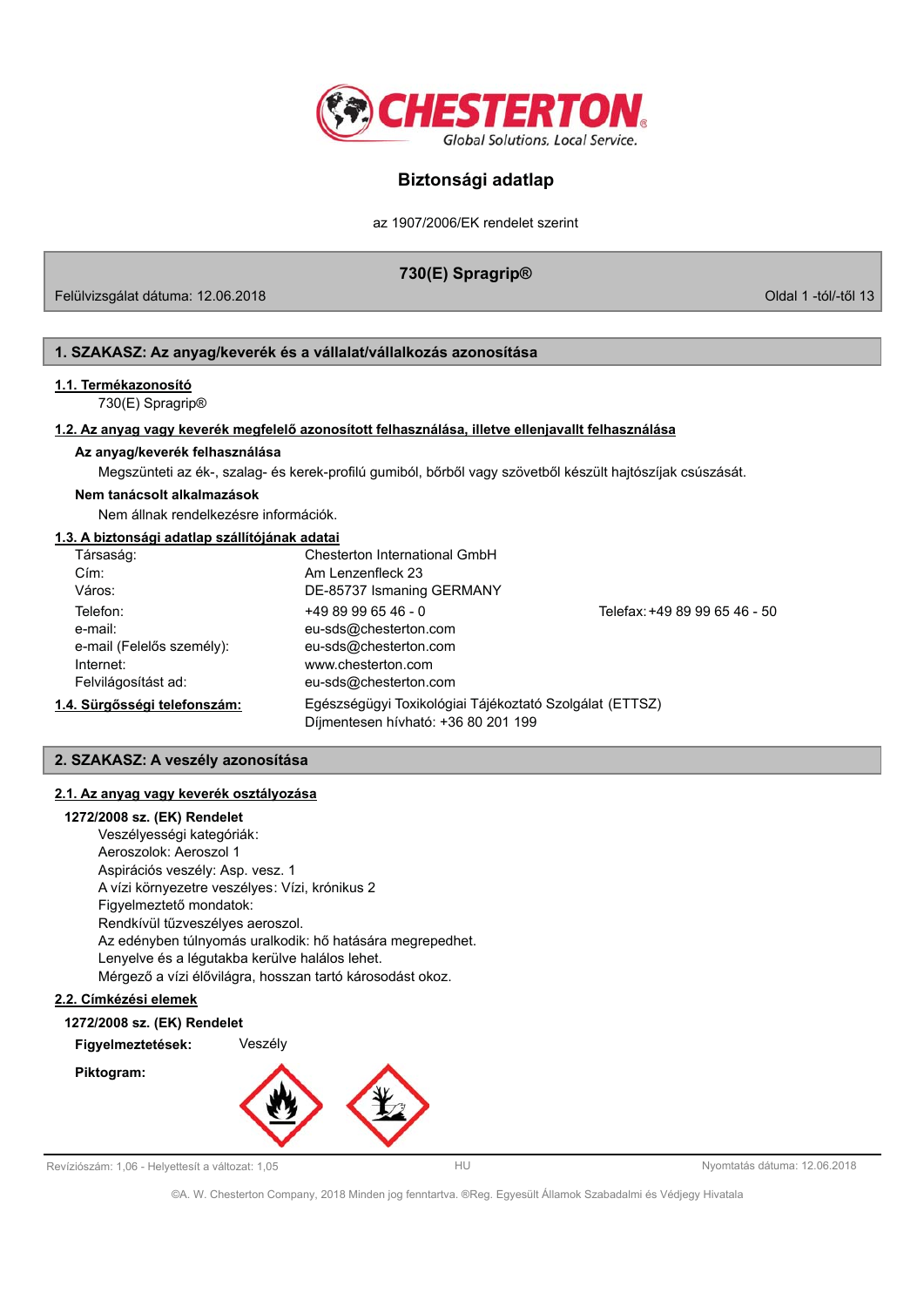

az 1907/2006/EK rendelet szerint

# 730(E) Spragrip®

Felülvizsgálat dátuma: 12.06.2018

Oldal 2 -tól/-től 13

### Figyelmeztető mondatok

| H <sub>222</sub>                  | Rendkívül tűzveszélyes aeroszol.                                                                                 |
|-----------------------------------|------------------------------------------------------------------------------------------------------------------|
| H <sub>229</sub>                  | Az edényben túlnyomás uralkodik: hő hatására megrepedhet.                                                        |
| H411                              | Mérgező a vízi élővilágra, hosszan tartó károsodást okoz.                                                        |
| Óvintézkedésre vonatkozó mondatok |                                                                                                                  |
| P <sub>210</sub>                  | Hőtől, forró felületektől, szikrától, nyílt lángtól és más gyújtóforrástól távol tartandó. Tilos a<br>dohányzás. |
| P <sub>211</sub>                  | Tilos nyílt lángra vagy más gyújtóforrásra permetezni.                                                           |
| P <sub>251</sub>                  | Ne lyukassza ki vagy égesse el, még használat után sem.                                                          |
| P <sub>260</sub>                  | A A keletkező gőzt/permetet nem szabad belélegezni. belélegzése tilos.                                           |
| P <sub>264</sub>                  | A használatot követoen a kezeket alaposan meg kell mosni.                                                        |
| P <sub>271</sub>                  | Kizárólag szabadban vagy jól szellőző helyiségben használható.                                                   |
| P273                              | Kerülni kell az anyagnak a környezetbe való kijutását.                                                           |
| P <sub>280</sub>                  | Védőkesztyű és szemvédő/arcvédő használata kötelező.                                                             |
| P312                              | Rosszullét esetén forduljon TOXIKOLÓGIAI KÖZPONTHOZ/orvoshoz.                                                    |
| P410+P412                         | Napfénytől védendő. Nem érheti 50 °C/122 °F hőmérsékletet meghaladó hő.                                          |
|                                   |                                                                                                                  |

### 2.3. Egyéb veszélyek

Nem állnak rendelkezésre információk.

# 3. SZAKASZ: Összetétel/összetevőkre vonatkozó információk

## 3.2. Keverékek

### Veszélyes anyag

| CAS-szám  | Alkotóelemek                                                        |              |                   | Tömeg   |
|-----------|---------------------------------------------------------------------|--------------|-------------------|---------|
|           | EK-szám                                                             | Indexszám    | REACH-szám        |         |
|           | Osztályozás a 1272/2008/EK rendelet [CLP] szerint                   |              |                   |         |
|           | Hydrocarbons, C7-C9, n-alkanes, isoalkanes, cyclics                 |              |                   | 35-45 % |
|           | 920-750-0                                                           |              | 101-2119473851-33 |         |
|           | Flam. Liq. 2, Asp. Tox. 1, Aquatic Chronic 2; H225 H304 H411 EUH066 |              |                   |         |
| 9003-29-6 | Polybuten (Isobutylen-/Buten-Copolymer)                             |              |                   | 35-45 % |
|           | 500-004-7                                                           |              | 101-2119493067-32 |         |
|           | Flam. Lig. 2, Skin Irrit. 2, Asp. Tox. 1; H225 H315 H304 EUH066     |              |                   |         |
| 75-28-5   | <b>Izobután</b>                                                     |              |                   | 10-20 % |
|           | 1200-857-2                                                          | 601-004-00-0 | 01-2119485395-27  |         |
|           | Flam. Gas 1; H220                                                   |              |                   |         |

A H- és EUH-mondatok szövege: lásd a(z) 16 fejezetet.

## További információ

Nem állnak rendelkezésre információk.

# 4. SZAKASZ: Elsősegély-nyújtási intézkedések

Revíziószám: 1,06 - Helyettesít a változat: 1,05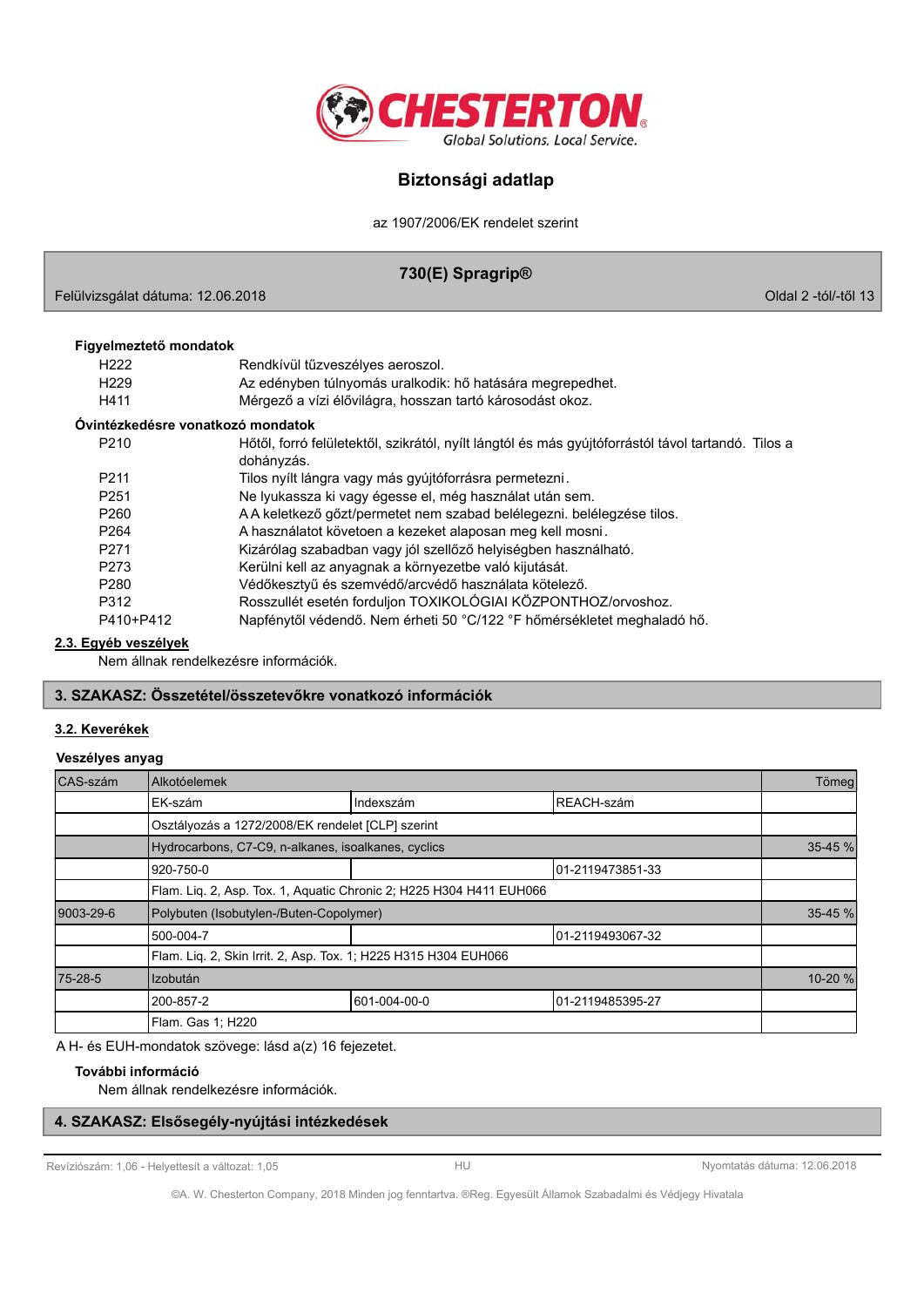

az 1907/2006/EK rendelet szerint

# 730(E) Spragrip®

Felülvizsgálat dátuma: 12.06.2018

Oldal 3 -tól/-től 13

### 4.1. Az elsősegély-nyújtási intézkedések ismertetése

#### Általános tanács

A szennyezett, átitatott ruházatot váltani kell. Baleset vagy rosszullét esetén azonnal orvost kell fordulni. Ha lehetséges, a címkét meg kell mutatni.

### Belélegzés esetén

Az érintettet a ki kell vinni a friss levegőre és nyugodt helyzetben, melegen kell tartani. Légzési nehézségek vagy légzésmegállás esetén mesterséges lélegeztetést kell adni. Forduljon orvoshoz.

#### Bőrrel való érintkezés esetén

Ha az anyag a bőrre kerül, víz és szappan val/vel bőven azonnal le kell mosni. Bőrirritáció esetén orvoshoz kell fordulni

### Szembe kerülés esetén

Azonnal óvatosan és alaposan szemzuhannyal vagy vízzel leöblíteni. Ha a szemirritáció nem múlik el: orvosi ellátást kell kérni.

#### Lenyelés esetén

TII OS hánytatni.

Azonnal orvost hívni.

### 4.2. A legfontosabb - akut és késleltetett - tünetek és hatások

A szétbomlási termékek ismételt hosszú belégzése tüdőödémát okozhat. Szemirritációt okoz. Ismételt expozíció a bőr kiszáradását vagy megrepedezését okozhatja.

### 4.3. A szükséges azonnali orvosi ellátás és különleges ellátás jelzése

Elsődleges segítségnyújtás, dekontamináció, tüneti kezelés.

## 5. SZAKASZ: Tűzvédelmi intézkedések

### 5.1. Oltóanyag

### A megfelelő oltóanyag

Száraz oltópor. Széndioxid (CO2). alkoholálló hab. Permetező vízsugár

## Az alkalmatlan oltóanyag

Teljes vízsugár

### 5.2. Az anyagból vagy a keverékből származó különleges veszélyek

A felmelegítés nyomásnövekedéshez és repedésveszélyhez vezet.

### 5.3. Tűzoltóknak szóló javaslat

Különleges felszerelések tűzoltásnál Védőruházat.

Tűz esetén: A környezeti levegőtől független légzésvédő készüléket kell használni.

# További információ

A kontaminált oltóvizet elkülönítve gyűjtse. Ne engedje a csatornába vagy a környezeti vizekbe.

## 6. SZAKASZ: Intézkedések véletlenszerű expozíciónál

# 6.1. Személyi óvintézkedések, egyéni védőeszközök és vészhelyzeti eljárások

Lásd óvintézkedések a 7-es és 8-as pontban. Megfelelő szellőzésről kell gondoskodni.

Revíziószám: 1,06 - Helyettesít a változat: 1,05

Nyomtatás dátuma: 12.06.2018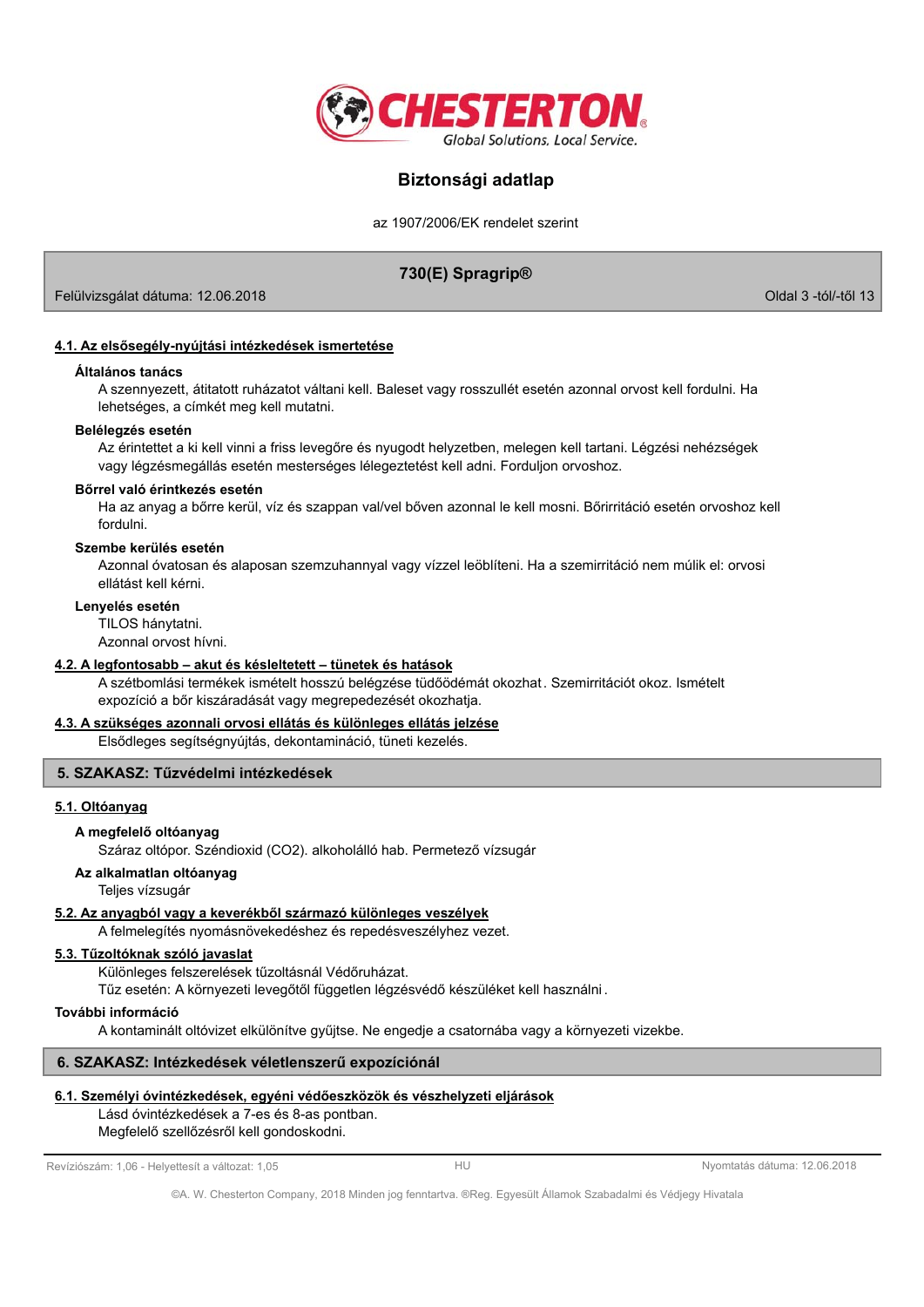

az 1907/2006/EK rendelet szerint

# 730(E) Spragrip®

Felülvizsgálat dátuma: 12.06.2018

Oldal 4 -tól/-től 13

Egyéni védelem: lásd szakasz 8

### 6.2. Környezetvédelmi óvintézkedések

Csatornába vagy élővízbe engedni nem szabad. Csatornázás lefedése.

#### 6.3. A területi elhatárolás és a szennyezésmentesítés módszerei és anyagai

Folyadékkötő anyaggal (homok, kovaföld, savkötő univerzálkötő) felitatni. A felvett anyagot a Hulladékfeldolgozás fejezetnek megfelelően kell kezelni.

#### 6.4. Hivatkozás más szakaszokra

Lásd óvintézkedések a 7-es és 8-as pontban. Ártalmatlanítás: lásd szakasz 13

#### 7. SZAKASZ: Kezelés és tárolás

### 7.1. A biztonságos kezelésre irányuló óvintézkedések

#### Biztonságos kezelési útmutatás

Lásd 8. szakasz. Személyes védőfelszerelést kell használni (lásd 8. szakasz).

#### Utalások a tűz- és robbanásvédelemhez

A készülékben túlnyomás uralkodik. Napfénytől és 50 °C feletti hőmérséklettől óyni kell. Üres állapotban sem szabad erőszakosan felnyitni, felszúrni, vagy tűzbe dobni. A gőzök nehezebbek a levegőnél, szétterjednek a talajon és a levegővel robbanóképes elegyet képeznek. Tartsa távol hőforrásoktól (pl. forró felületektől), szikrától és nyílt lángtól.

### További információ

Ne lyukassza ki vagy égesse el, még használat után sem.

### 7.2. A biztonságos tárolás feltételei, az esetleges összeférhetetlenséggel együtt

### A tároló helyiségek vagy tartályok különleges formatervezése

Az edényben túlnyomás uralkodik: hő hatására megrepedhet.

Hűvös és száraz helyen tárolandó. Napfénytől védendő. Nem érheti 50 °C/122 °F hőmérsékletet meghaladó hő.

Védeni a köv. ellen: Fagy

### 7.3. Meghatározott végfelhasználás (végfelhasználások)

Nem állnak rendelkezésre információk.

### 8. SZAKASZ: Az expozíció ellenőrzése/egyéni védelem

### 8.1. Ellenőrzési paraméterek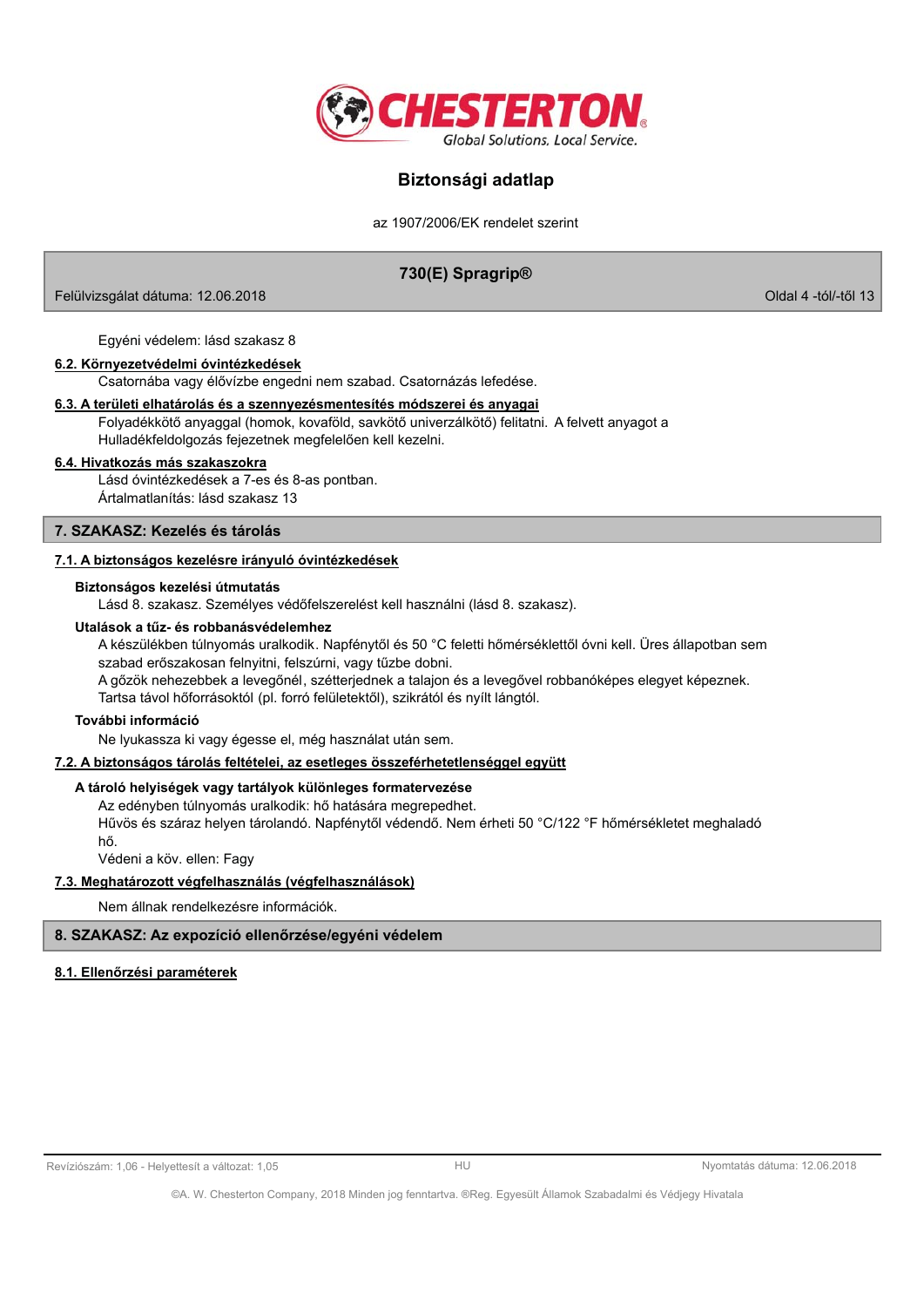

az 1907/2006/EK rendelet szerint

# 730(E) Spragrip®

Felülvizsgálat dátuma: 12.06.2018

Oldal 5 -tól/-től 13

### **DNEL-/DMEL-értékek**

| CAS-szám                      | Megnevezés                                          |               |            |                          |  |
|-------------------------------|-----------------------------------------------------|---------------|------------|--------------------------|--|
| DNEL típus                    |                                                     | Expozíciós út | Hatású     | Erték                    |  |
|                               | Hydrocarbons, C7-C9, n-alkanes, isoalkanes, cyclics |               |            |                          |  |
|                               | Munkavállaló DNEL, hosszútávú                       | belélegzéses  | szisztémás | $2035$ mg/m <sup>3</sup> |  |
| Munkavállaló DNEL, hosszútávú |                                                     | Idermális     | szisztémás | 773 mg/ttkg/nap          |  |
| Fogyasztó DNEL, hosszútávú    |                                                     | belélegzéses  | szisztémás | $1608 \text{ mg/m}^3$    |  |
| Fogyasztó DNEL, hosszútávú    |                                                     | Idermális     | szisztémás | 699 mg/ttkg/nap          |  |
| Fogyasztó DNEL, hosszútávú    |                                                     | Iorális       | szisztémás | 699 mg/ttkg/nap          |  |

### 8.2. Az expozíció ellenőrzése

#### Megfelelő műszaki ellenőrzés

Nem szükségesek különleges intézkedések.

Kizárólag szabadban vagy jól szellőző helyiségben használható.

### Egészségügyi intézkedések

Védőkesztyű és védőruha használata kötelező.

### Szem-/arcvédelem

Megfelelő szemvédelem: Keretes szemüveg oldalvédővel védőszemüveg

### Kézvédelem

Bevizsgált védőkesztyűket kell viselni: DIN EN 374

NBR (Nitrilkaucsuk), Butilkaucsuk

A kesztyű anyagának vastagsága >= 0,4 mm

Az áttörési időt és az anyag dagadási jellemzőit figyelembe kell venni.

Speciális felhasználás esetén ajánlatos az egyes védőkesztyűk vegyszerálló tulajdonságait a kesztyű gyártójával tisztázni.

Viselési idő nem folyamatos érintkezés esetén (fröccsenés): max. 480 min. (NBR (Nitrilkaucsuk))

Viselési idő folyamatos érintkezés esetén 240 - 480 min (NBR (Nitrilkaucsuk))

A hordásidő korlátozásokat a gyártó utasításának megfelelően be kell tartani.

# Bőrvédelem

Védőruházat

# Légutak védelme

Normális körülmények között nem szükséges személyi légzésvédő. Ha a műszaki légelszívás vagy szellőztetés nem lehetséges vagy nem kielégítő, úgy védőálarc viselése kötelező.

Félmaszk (DIN EN 140) A-P2

## Környezeti expozíció ellenőrzések

Nem szükségesek különleges intézkedések.

Revíziószám: 1,06 - Helyettesít a változat: 1,05

 $H1$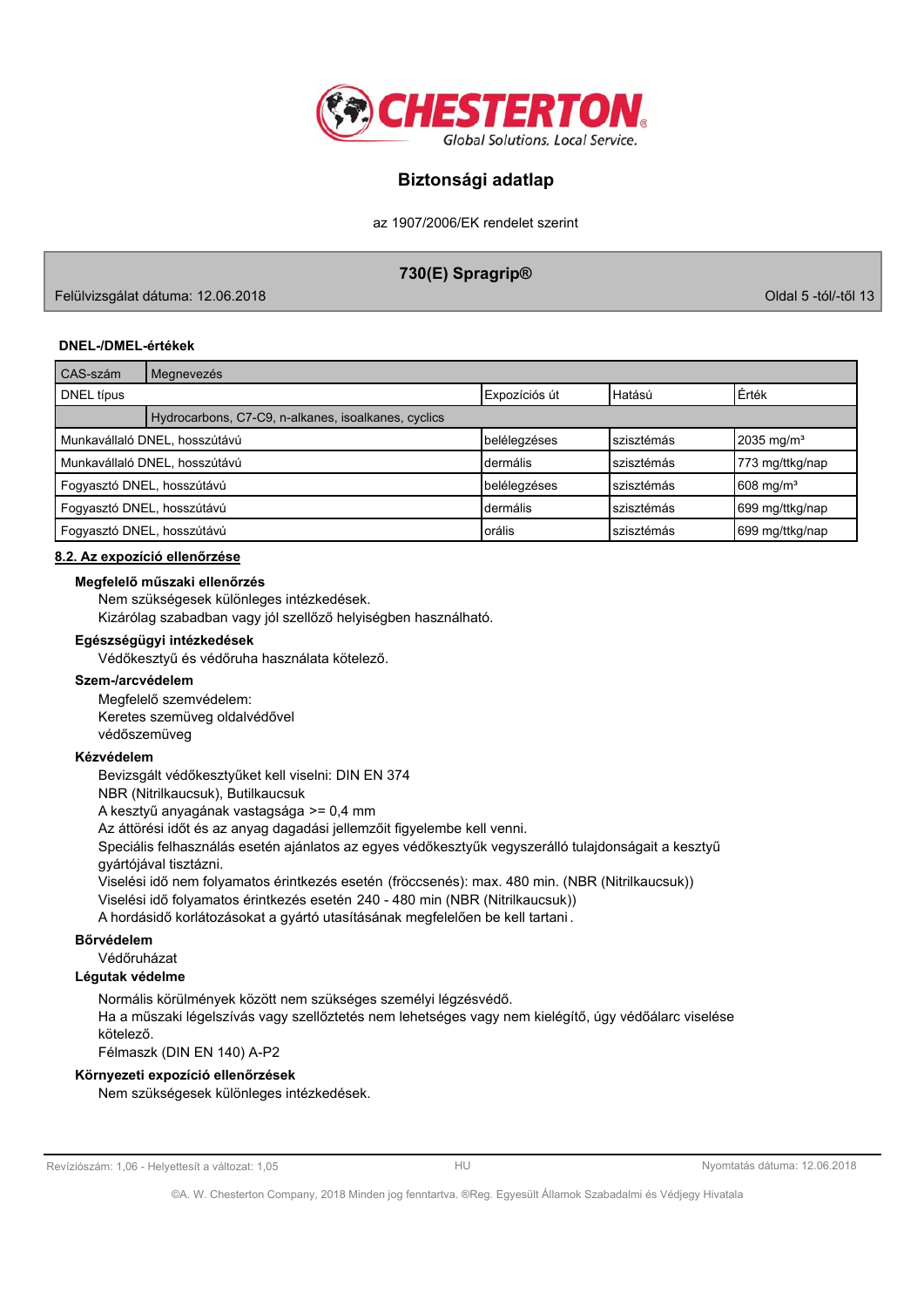

az 1907/2006/EK rendelet szerint

# 730(E) Spragrip®

Felülvizsgálat dátuma: 12.06.2018

# 9. SZAKASZ: Fizikai és kémiai tulajdonságok

| 9.1. Az alapvető fizikai és kémiai tulajdonságokra vonatkozó információk                |                         |                                    |                   |
|-----------------------------------------------------------------------------------------|-------------------------|------------------------------------|-------------------|
| Fizikai állapot:                                                                        | Folyékony               |                                    |                   |
| Szín:                                                                                   | Átlátszó                |                                    |                   |
| Szag:                                                                                   | Mosó- és tisztítószerek |                                    |                   |
|                                                                                         |                         |                                    | Módszer           |
| pH-érték:                                                                               |                         | nem alkalmazható                   |                   |
| Állapotváltozások                                                                       |                         |                                    |                   |
| Olvadáspont:                                                                            |                         | nincs meghatározva                 |                   |
| Kezdeti forráspont és                                                                   |                         | csak termék 93 °C                  |                   |
| forrásponttartomány:                                                                    |                         |                                    |                   |
| Szublimációs pont:                                                                      |                         | nincs meghatározva                 |                   |
| Lágyuláspont:                                                                           |                         | nincs meghatározva                 |                   |
| Pour pont:                                                                              |                         | nincs meghatározva                 |                   |
| Gyulladáspont:                                                                          |                         | csak termék 5 °C                   |                   |
| Tűzveszélyesség                                                                         |                         |                                    |                   |
| szilárd:                                                                                |                         | nincs meghatározva                 |                   |
| gáznemű:                                                                                |                         | nincs meghatározva                 |                   |
| Robbanásveszélyes tulajdonságok<br>A gőzök a levegővel robbanékony elegyet képezhetnek. |                         |                                    |                   |
| Öngyulladási hőmérséklet                                                                |                         |                                    |                   |
| szilárd:                                                                                |                         | nincs meghatározva                 |                   |
| gáznemű:                                                                                |                         | nincs meghatározva                 |                   |
| Bomlási hőmérséklet:                                                                    |                         | nincs meghatározva                 |                   |
| Oxidálási tulajdonságok<br>Nem állnak rendelkezésre információk.                        |                         |                                    |                   |
| Gőznyomás:                                                                              |                         | nincs meghatározva                 |                   |
| Sűrűség (20 °C-on):                                                                     |                         | csak termék 0,8 g/cm <sup>3</sup>  |                   |
| Vízben való oldhatóság:                                                                 |                         | gyakorlatilag oldhatatlan          |                   |
| Oldhatóság egyéb oldószerekben<br>Nem állnak rendelkezésre információk.                 |                         |                                    |                   |
| Megoszlási hányados:                                                                    |                         | nincs meghatározva                 |                   |
| Dinamekus viszkozitás:                                                                  |                         | nincs meghatározva                 |                   |
| Kinematicus viszkozitás:<br>$(40 °C$ -on)                                               |                         | csak termék >20 mm <sup>2</sup> /s |                   |
| Gőzsűrűség:                                                                             |                         |                                    | $>1$ (Levegő = 1) |

Revíziószám: 1,06 - Helyettesít a változat: 1,05

Nyomtatás dátuma: 12.06.2018

Oldal 6 -tól/-től 13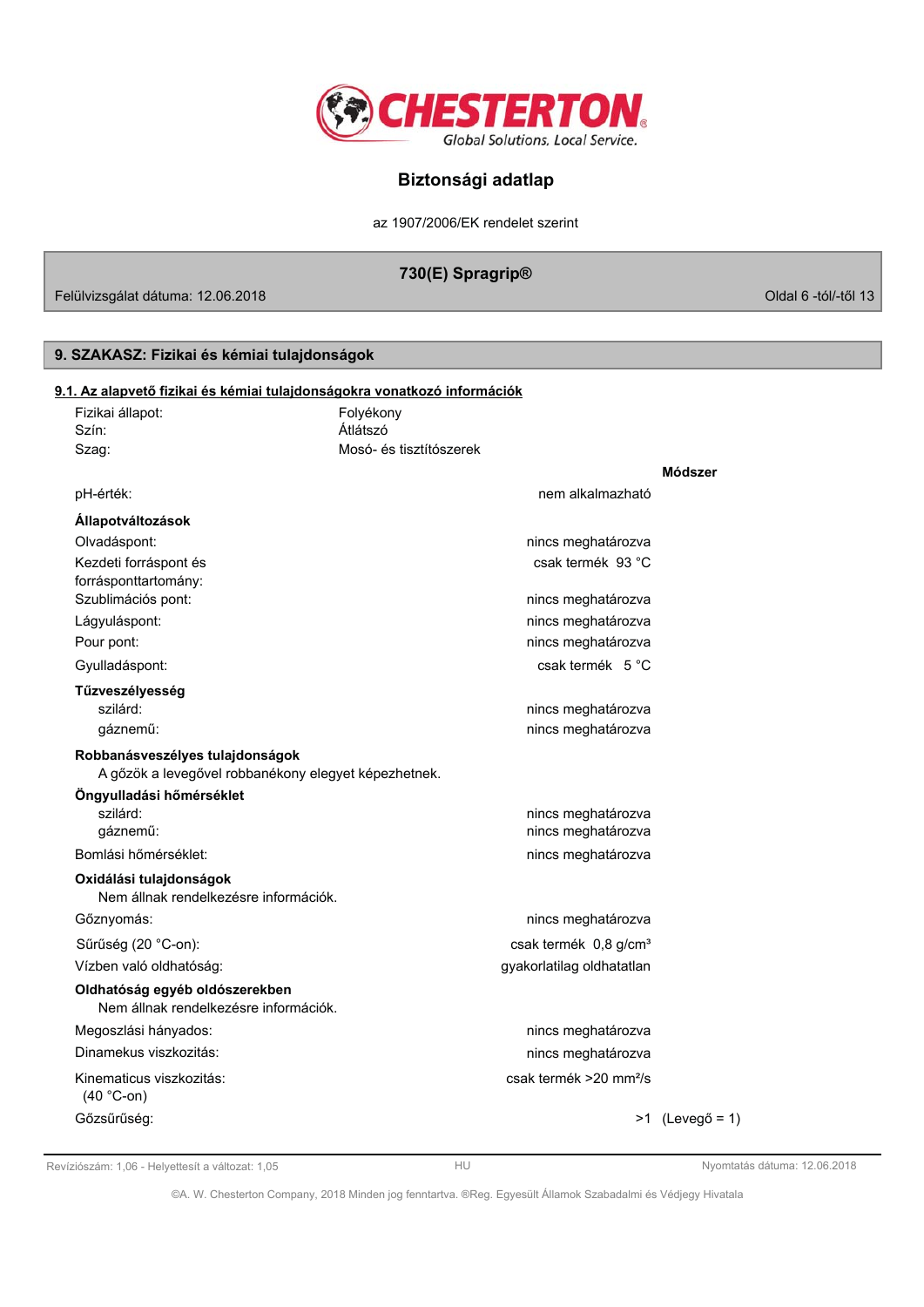

az 1907/2006/EK rendelet szerint

# 730(E) Spragrip®

Felülvizsgálat dátuma: 12.06.2018

Párolgási sebesség:

## 9.2. Egyéb információk

Nem állnak rendelkezésre információk.

## 10. SZAKASZ: Stabilitás és reakciókészség

### 10.1. Reakciókészség

A termék normális környezethőmérsékleti raktározásnál stabil.

# 10.2. Kémiai stabilitás

Az anyag az ajánlott raktározási, használati és hőmérsékleti feltételek mellett vegyileg stabil.

## 10.3. A veszélyes reakciók lehetősége

Ez az anyag normális felhasználási feltételek között nem tekinthető reaktívnak.

### 10.4. Kerülendő körülmények

Tartsa távol hőforrásoktól (pl. forró felületektől), szikrától és nyílt lángtól.

## 10.5. Nem összeférhető anyagok

Erős savak, Erős lúg, Oxidálószer

### 10.6. Veszélyes bomlástermékek

Nitrogénoxidok (NOx), Szén-dioxid (CO2), szén-monoxid

## 11. SZAKASZ: Toxikológiai információk

## 11.1. A toxikológiai hatásokra vonatkozó információ

### Akut toxicitás

A rendelkezésre álló adatok alapján az osztályozás kritériumai nem teljesülnek.

| CAS-szám  | Alkotóelemek                                        |                                     |          |                     |                                                      |
|-----------|-----------------------------------------------------|-------------------------------------|----------|---------------------|------------------------------------------------------|
|           | Expozíciós út                                       | Dózis                               | Faj      | <b>IForrás</b>      | Módszer                                              |
|           | Hydrocarbons, C7-C9, n-alkanes, isoalkanes, cyclics |                                     |          |                     |                                                      |
|           | bőrön át                                            | $> 2800 -$<br>LD50<br>3100 mg/kg    | IPatkánv | Study report (1977) | The acute toxicity of<br><b>I</b> SBP 100/140 was de |
|           | belélegzés (4 h) gőz                                | > 23.3<br>LC50<br>mq/l              | Patkány  | Study report (1988) | <b>IOECD Guideline 403</b>                           |
| 9003-29-6 | Polybuten (Isobutylen-/Buten-Copolymer)             |                                     |          |                     |                                                      |
|           | szájon át                                           | >10000<br>LD <sub>50</sub><br>mg/kg | Patkány  | Study report (1986) | <b>IOECD Guideline 401</b>                           |
|           | bőrön át                                            | > 2000<br>LD50<br>mg/kg             | Patkány  | Study report (1996) | <b>IOECD Guideline 402</b>                           |

## Izgató és maró hatás

A rendelkezésre álló adatok alapján az osztályozás kritériumai nem teljesülnek.

### Szenzibilizáló hatások

A rendelkezésre álló adatok alapján az osztályozás kritériumai nem teljesülnek.

Revíziószám: 1,06 - Helyettesít a változat: 1,05

Nyomtatás dátuma: 12.06.2018

©A. W. Chesterton Company, 2018 Minden jog fenntartva. ®Reg. Egyesült Államok Szabadalmi és Védjegy Hivatala

Oldal 7 -tól/-től 13

 $<1$  (Éter = 1)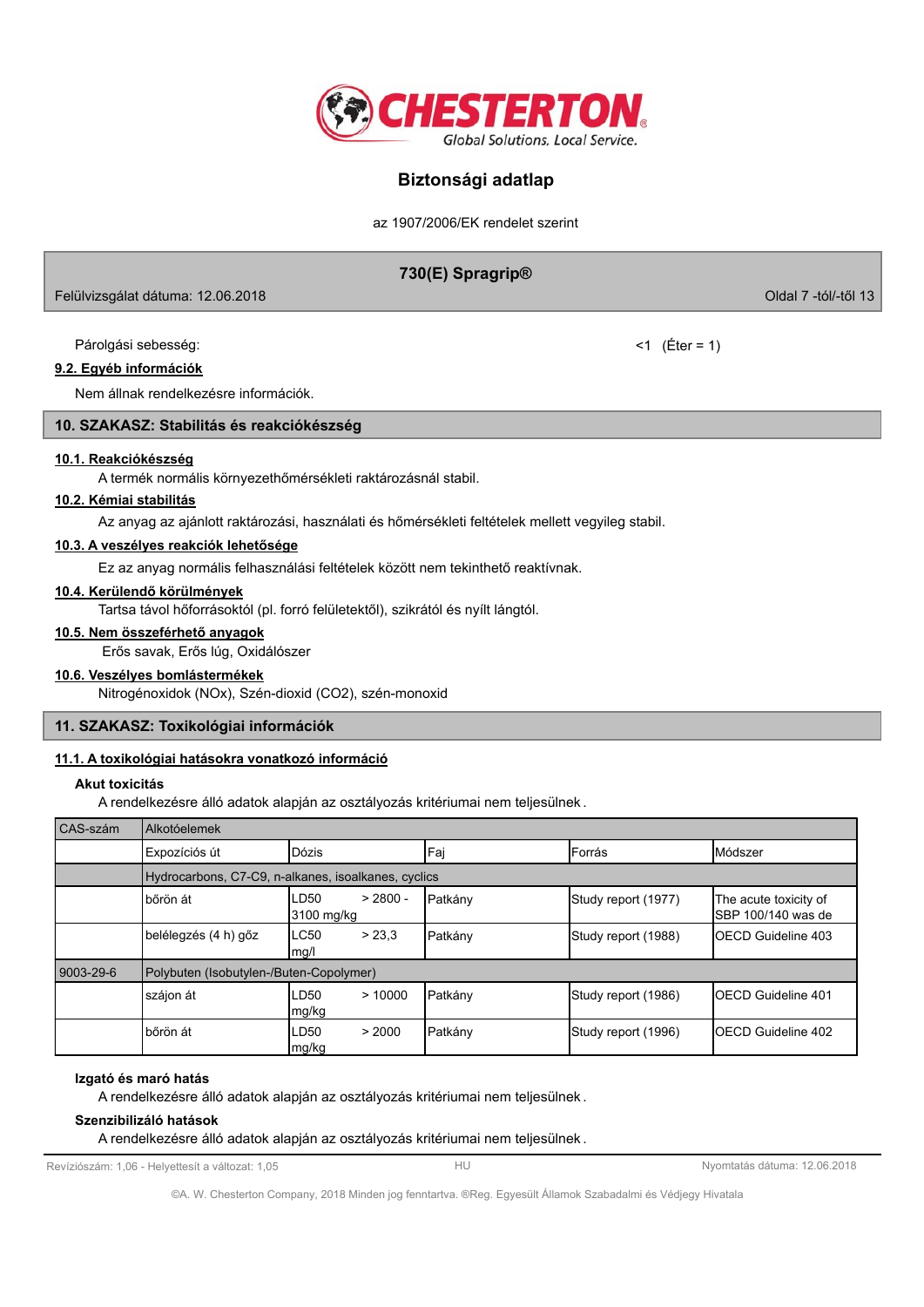

az 1907/2006/EK rendelet szerint

# 730(E) Spragrip®

Felülvizsgálat dátuma: 12.06.2018

Oldal 8 -tól/-től 13

### Rákkeltő, mutagén és szaporodásra káros hatások

A rendelkezésre álló adatok alapján az osztályozás kritériumai nem teljesülnek.

## Egyetlen expozíció utáni célszervi toxicitás (STOT)

A rendelkezésre álló adatok alapján az osztályozás kritériumai nem teljesülnek.

# Ismétlődő expozíció utáni célszervi toxicitás (STOT)

A rendelkezésre álló adatok alapján az osztályozás kritériumai nem teljesülnek.

#### Aspirációs veszély

A rendelkezésre álló adatok alapján az osztályozás kritériumai nem teljesülnek.

### 12. SZAKASZ: Ökológiai információk

12.1. Toxicitás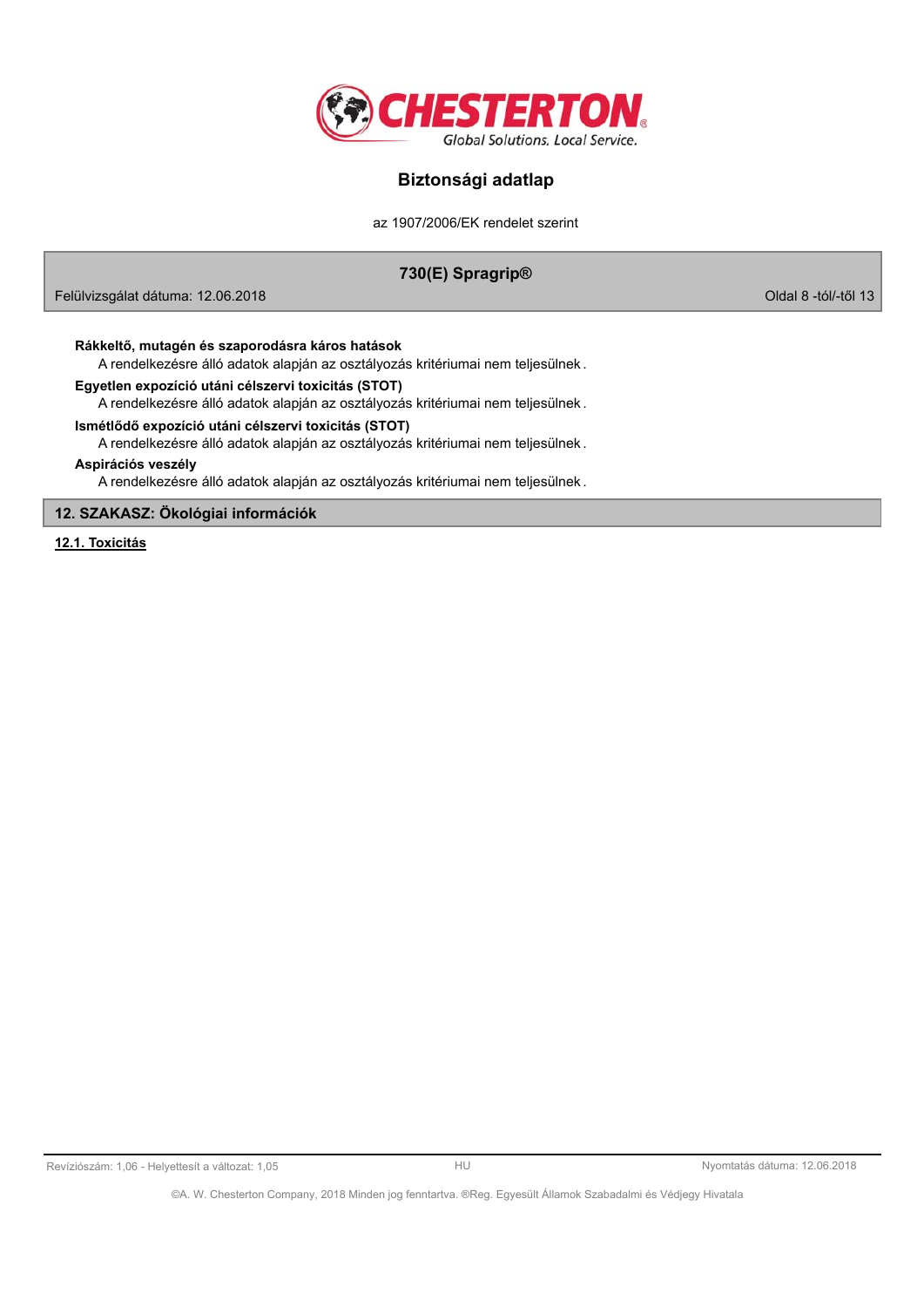

az 1907/2006/EK rendelet szerint

# 730(E) Spragrip®

Felülvizsgálat dátuma: 12.06.2018

Oldal 9 -tól/-től 13

| CAS-szám  | Alkotóelemek                                        |                            |                   |               |                                         |                                                              |                                                      |
|-----------|-----------------------------------------------------|----------------------------|-------------------|---------------|-----------------------------------------|--------------------------------------------------------------|------------------------------------------------------|
|           | A vízi környezetre<br>mérgező                       | Dózis                      |                   | [h]   [d] Faj |                                         | Forrás                                                       | Módszer                                              |
|           | Hydrocarbons, C7-C9, n-alkanes, isoalkanes, cyclics |                            |                   |               |                                         |                                                              |                                                      |
|           | Akut növekedés gátlási<br>teszt, algán              | ErC50                      | $12 \text{ mg/l}$ |               | 72 hlPseudokirchneriella<br>subcapitata | <b>SIDS Initial</b><br>Assessment<br><b>Report For SIAM</b>  | <b>OECD Guideline</b><br>201                         |
|           | Akut toxicitás crustacea                            | <b>EC50</b>                | $7,4$ mg/l        |               | 48 h Daphnia magna                      | <b>SIDS Initial</b><br>Assessment<br><b>Report For SIAM</b>  | <b>OECD Guideline</b><br>202                         |
|           | Hal toxicitás                                       | <b>NOEC</b><br>mg/l        | 0,574             |               | 28 dOncorhynchus mykiss                 | Hydrocarbon<br>Solvents<br><b>Consortium SEIF</b><br>(HS     | The aquatic<br>toxicity was<br>estimated by a        |
|           | Toxicitás crustacea                                 | <b>NOEC</b>                | $1$ mg/l          |               | 21 d Daphnia magna                      | <b>SIDS Initial</b><br>Assessment<br><b>Report For SIAM</b>  | <b>OECD Guideline</b><br>211                         |
| 9003-29-6 | Polybuten (Isobutylen-/Buten-Copolymer)             |                            |                   |               |                                         |                                                              |                                                      |
|           | Akut hal toxicitás                                  | <b>LC50</b><br>$1,19$ mg/l | $0,001 -$         |               | 96 h Fish, no other<br>information      | <b>United States</b><br>Environmental<br>Protection A        | Calculation using<br><b>ECOSAR</b><br>Program v1.00. |
|           | Akut növekedés gátlási<br>teszt, algán              | ErC50<br>mg/l              | > 19.2            |               | 72 hlDesmodesmus<br>subspicatus         | Other company<br>data (2009)                                 | <b>OECD Guideline</b><br>201                         |
|           | Akut toxicitás crustacea                            | EC50<br>mq/l               | > 3.1             |               | 48 h Daphnia magna                      | Study report<br>(2000)                                       | <b>OECD Guideline</b><br>202                         |
| 75-28-5   | Izobután                                            |                            |                   |               |                                         |                                                              |                                                      |
|           | Akut hal toxicitás                                  | <b>LC50</b><br>mg/l        | 49,9              |               | 96 h Fish, no other<br>linformation     | <b>United States</b><br>Environmental<br>Protection A        | The Ecosar class<br>program has been<br>develo       |
|           | Akut növekedés gátlási<br>teszt, algán              | ErC50<br>mg/l              | 19,37             |               | 96 h Algae                              | USEPA OPPT<br><b>Risk Assessment</b><br>Division (200        | Calculation using<br><b>ECOSAR</b><br>Program v1.00. |
|           | Akut toxicitás crustacea                            | <b>EC50</b><br>mg/l        | 69,43             |               | 48 h Daphnia sp.                        | <b>USEPA OPPT</b><br><b>Risk Assessment</b><br>Division (200 | Calculation using<br><b>ECOSAR</b><br>Program v1.00. |

# 12.2. Perzisztencia és lebonthatóság

Nem állnak rendelkezésre információk.

## 12.3. Bioakkumulációs képesség

## Megoszlási hányados n-oktanol/víz

| <b>CAS-szám</b>   | <b>IAlkotóelemek</b>                     | Log Pow     |
|-------------------|------------------------------------------|-------------|
| $ 9003 - 29 - 6 $ | (Polybuten (Isobutylen-/Buten-Copolymer) | $7.6 - 7.8$ |
| $ 75-28-5 $       | IIzobután                                | 1,09        |

Revíziószám: 1,06 - Helyettesít a változat: 1,05

Nyomtatás dátuma: 12.06.2018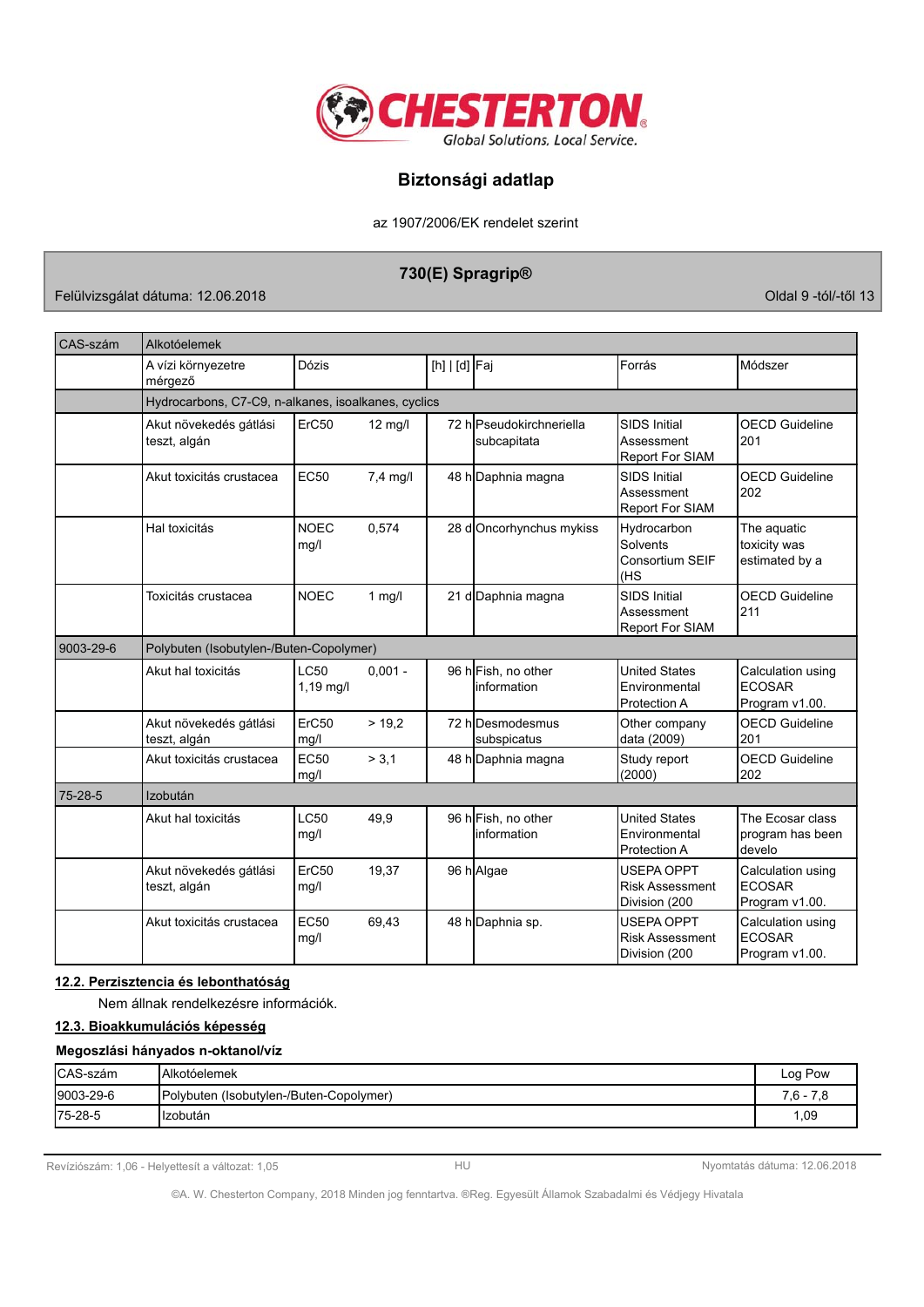

az 1907/2006/EK rendelet szerint

# 730(E) Spragrip®

Felülvizsgálat dátuma: 12.06.2018

Oldal 10 -tól/-től 13

### **BCF**

| CAS-szám  | <b>IAlkotóelemek</b>          | <b>BCF</b>  | IFa | 'Forrás       |
|-----------|-------------------------------|-------------|-----|---------------|
| 9003-29-6 | Polybuten                     | 1882<br>314 |     | IUSEPA (2008) |
|           | (Isobutylen-/Buten-Copolymer) |             |     |               |

## 12.4. A talajban való mobilitás

Nem állnak rendelkezésre információk.

# 12.5. A PBT- és a vPvB-értékelés eredményei

Az anyagok a keverékben nem teljesítik a REACH, XIII. melléklete szerinti PBT/vPvB kritériumokat.

### 12.6. Egyéb káros hatások

Nem állnak rendelkezésre információk.

## 13. SZAKASZ: Ártalmatlanítási szempontok

### 13.1. Hulladékkezelési módszerek

Hulladékelhelyezési megfontolások

Ártalmatlanítás a hatósági előírások szerint.

## Szennyezett csomagolás ártalmatlanítása és ajánlott tisztítószerek

Ártalmatlanítás a hatósági előírások szerint.

## 14. SZAKASZ: Szállításra vonatkozó információk

## Szárazföldi szállítás (ADR/RID)

| 14.1. UN-szám:                   | <b>UN 1950</b>    |
|----------------------------------|-------------------|
| 14.2. Az ENSZ szerinti megfelelő | <b>AEROSZOLOK</b> |
| szállítási megnevezés:           |                   |
| 14.3. Szállítási veszélyességi   | 2                 |
| osztály(ok):                     |                   |
| 14.4. Csomagolási csoport:       |                   |
| Címkék:                          | 2.1               |
| Osztályba sorolási szabály:      | 5F                |
| Különleges intézkedések:         | 190 327 344 625   |
| Korlátozott mennyiség (LQ):      | 1 I               |
| Mentesített mennyiség:           | F0                |
| Szállítási kategória:            | 2                 |
| Alagútkorlátozási kód:           | D                 |
| Belvízi szállítás (ADN)          |                   |
| 14.1. UN-szám:                   | UN 1950           |
| 14.2. Az ENSZ szerinti megfelelő | <b>AEROSZOLOK</b> |
| szállítási megnevezés:           |                   |
| 14.3. Szállítási veszélyességi   | 2                 |
| osztály(ok):                     |                   |
|                                  |                   |

Revíziószám: 1,06 - Helyettesít a változat: 1,05

 $HU$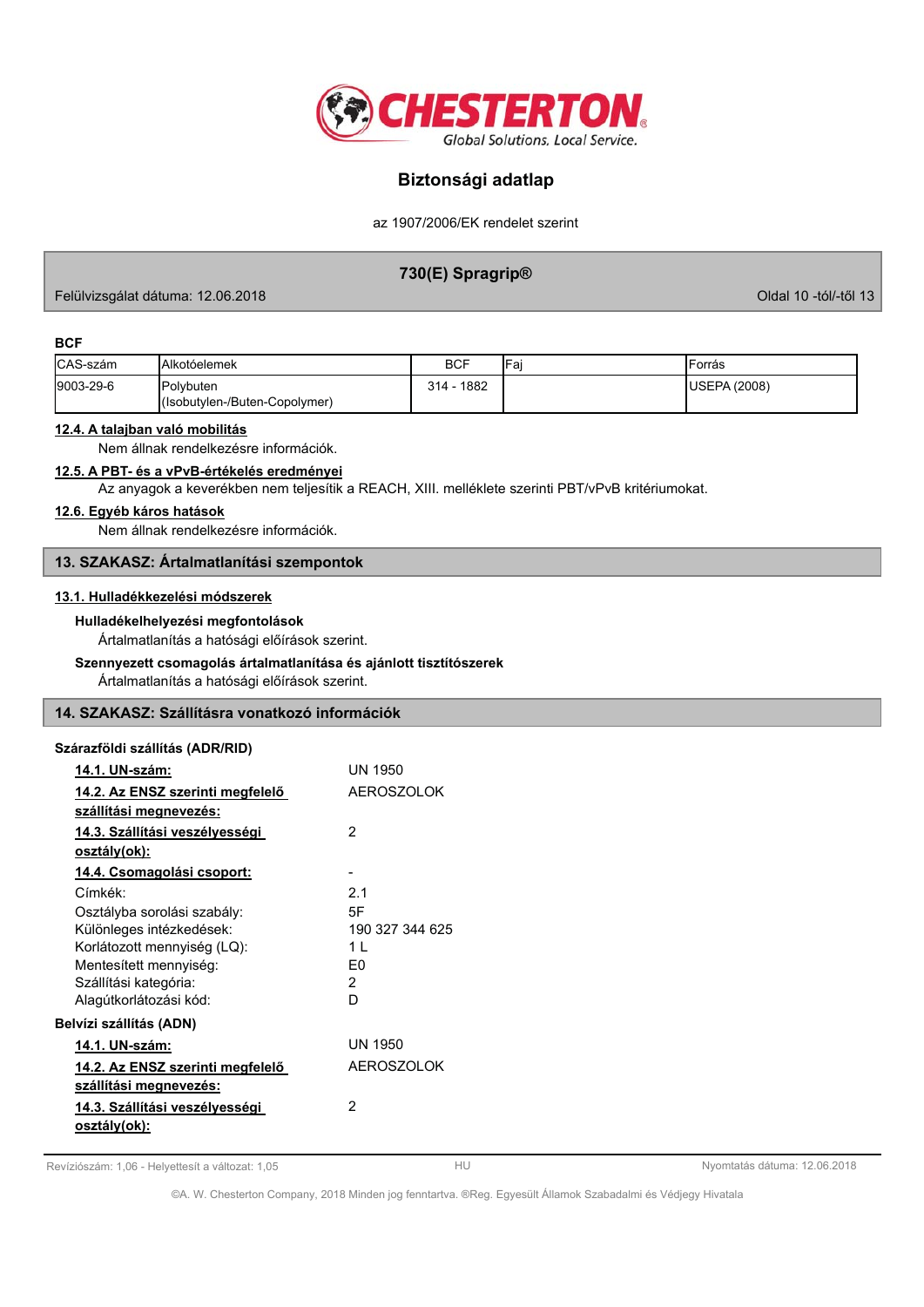

az 1907/2006/EK rendelet szerint

|                                                            | 730(E) Spragrip <sup>®</sup>     |        |                       |
|------------------------------------------------------------|----------------------------------|--------|-----------------------|
| Felülvizsgálat dátuma: 12.06.2018                          |                                  |        | Oldal 11 -tól/-től 13 |
|                                                            |                                  |        |                       |
| 14.4. Csomagolási csoport:                                 |                                  |        |                       |
| Címkék:                                                    | 2.1                              |        |                       |
| Osztályba sorolási szabály:                                | 5F                               |        |                       |
| Különleges intézkedések:                                   | 190 327 344 625                  |        |                       |
| Korlátozott mennyiség (LQ):                                | 1 L                              |        |                       |
| Mentesített mennyiség:                                     | E <sub>0</sub>                   |        |                       |
| Tengeri szállítás (IMDG)                                   |                                  |        |                       |
| 14.1. UN-szám:                                             | <b>UN 1950</b>                   |        |                       |
| 14.2. Az ENSZ szerinti megfelelő<br>szállítási megnevezés: | <b>AEROSOLS</b>                  |        |                       |
| 14.3. Szállítási veszélyességi<br>osztály(ok):             | 2.1                              |        |                       |
| 14.4. Csomagolási csoport:                                 | $\overline{a}$                   |        |                       |
| Címkék:                                                    | 2.1                              |        |                       |
| Marine pollutant:                                          | P                                |        |                       |
| Különleges intézkedések:                                   | 63, 190, 277, 327, 344, 381, 959 |        |                       |
| Korlátozott mennyiség (LQ):                                | 1000 mL                          |        |                       |
| Mentesített mennyiség:                                     | E <sub>0</sub>                   |        |                       |
| EmS:                                                       | $F-D, S-U$                       |        |                       |
| Légi szállítás (ICAO-TI/IATA-DGR)                          |                                  |        |                       |
| <u>14.1. UN-szám:</u>                                      | <b>UN 1950</b>                   |        |                       |
| 14.2. Az ENSZ szerinti megfelelő<br>szállítási megnevezés: | AEROSOLS, flammable              |        |                       |
| 14.3. Szállítási veszélyességi                             | 2.1                              |        |                       |
| osztály(ok):                                               |                                  |        |                       |
| 14.4. Csomagolási csoport:                                 | $\overline{\phantom{a}}$         |        |                       |
| Címkék:                                                    | 2.1                              |        |                       |
| Különleges intézkedések:                                   | A145 A167 A802                   |        |                       |
| Korlátozott mennyiség (LQ)                                 | 30 kg G                          |        |                       |
| (utasszállító repülőgép):                                  |                                  |        |                       |
| Passenger LQ:                                              | Y203                             |        |                       |
| Mentesített mennyiség:                                     | F <sub>0</sub>                   |        |                       |
| IATA-Csomagolási utasítás (utasszállító repülőgép):        |                                  | 203    |                       |
| IATA-Maximális mennyiség (utasszállító repülőgép):         |                                  | 75 kg  |                       |
| IATA-Csomagolási utasítás (teherszállító repülőgép):       |                                  | 203    |                       |
| IATA-Maximális mennyiség (teherszállító repülőgép):        |                                  | 150 kg |                       |
| 14.5. Környezeti veszélyek                                 |                                  |        |                       |
| KÖRNYEZETVESZÉLYEZTETŐ:                                    | igen                             |        |                       |
| Veszélykiváltó:                                            | Hydrocarbons                     |        |                       |
| 14.6. A felhasználót érintő különleges óvintézkedések      |                                  |        |                       |
| Nem állnak rendelkezésre információk.                      |                                  |        |                       |

Revíziószám: 1,06 - Helyettesít a változat: 1,05

Nyomtatás dátuma: 12.06.2018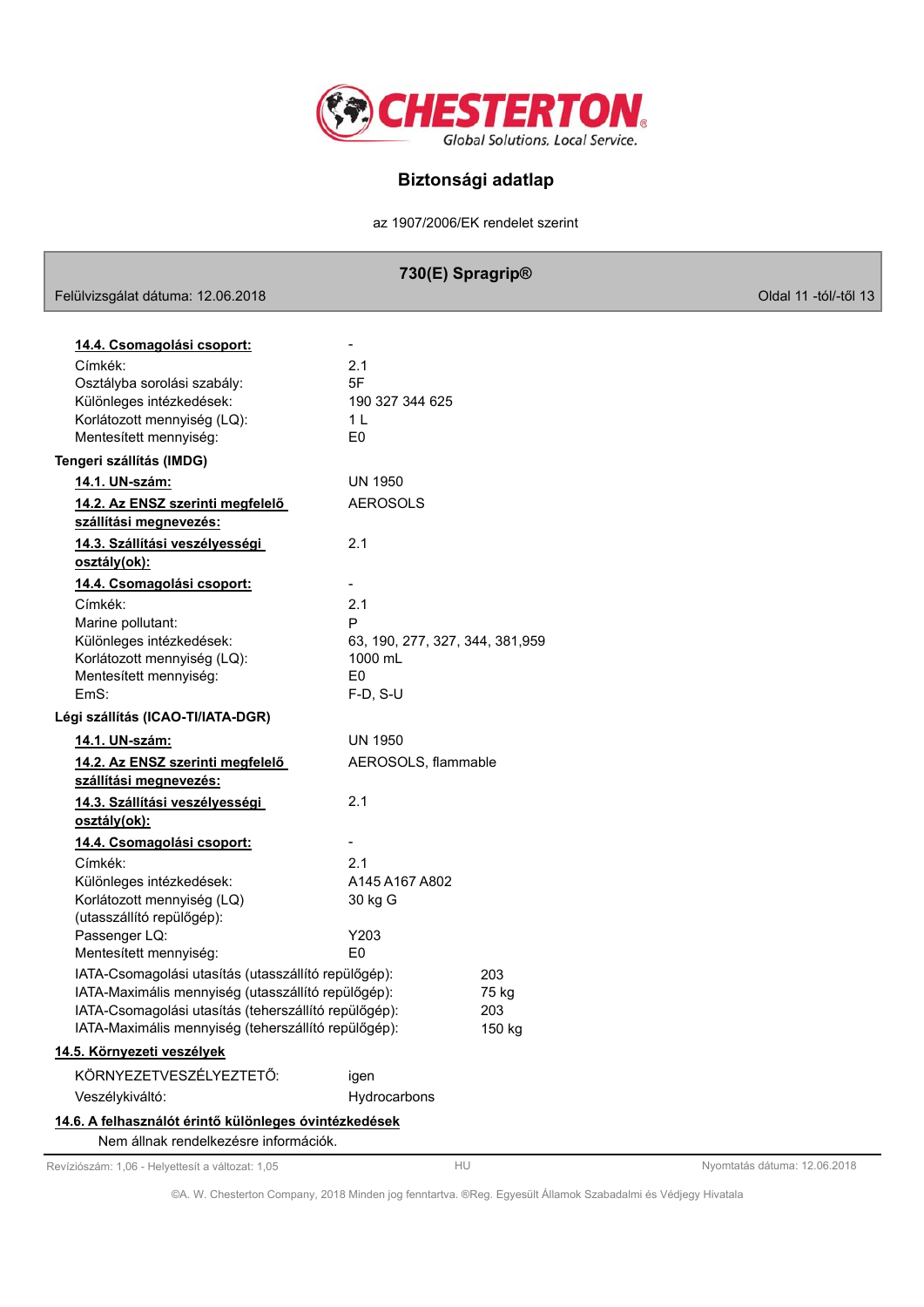

az 1907/2006/EK rendelet szerint

# 730(E) Spragrip®

Felülvizsgálat dátuma: 12.06.2018

Oldal 12 -tól/-től 13

# 14.7. A MARPOL-egyezmény II. melléklete és az IBC szabályzat szerinti ömlesztett szállítás

Nem állnak rendelkezésre információk.

# 15. SZAKASZ: Szabályozással kapcsolatos információk

# 15.1. Az adott anyaggal vagy keverékkel kapcsolatos biztonsági, egészségügyi és környezetvédelmi

# előírások/jogszabályok

A vonatkozó fontosabb jogszabályok

Alkalmazási korlátozások (REACH, XVII, melléklet):

Bejegyzés 28: Izobután

## Nemzeti előírások

Vízszennyezési osztály (D):

2 - vízszennyező

# 15.2. Kémiai biztonsági értékelés

Anyagbiztonsági elbírálást végeztek el ennek az elegynek a következő anyagaira: Hydrocarbons, C7-C9, n-alkanes, isoalkanes, cyclics Polybuten (Isobutylen-/Buten-Copolymer) Izobután

# 16. SZAKASZ: Egyéb információk

## Rövidítések és betűszavak

ADR: Accord européen sur le transport des marchandises dangereuses par Route (European Agreement concerning the International Carriage of Dangerous Goods by Road) RID: Rčglement international conernat le transport des marchandises dangereuses par chemin de fer (Regulations Concerning the International Transport of Dangerous Goods by Rail) IMDG: International Maritime Code for Dangerous Goods IATA: International Air Transport Association IATA-DGR: Dangerous Goods Refulations by the "International Air Transport Association" (IATA) ICAO: International Civil Aviation Organization ICAO-TI: Technical Instructions by the "International Civil Aviation Organization" (ICAO) CAS: Chemical Abstracts Service (division of the American Chemical Society) GHS: Globally Harmonized System of Classification and Labelling of Chemicals CLP: Regulation on Classification, Labelling and Packaging of Substances and Mixtures, LC50: Lethal concentration, 50 percent LD50: Lethal dose, 50 percent EC50: Effectice concentration, 50 percent DNEL: Derived No Effect Level **PNEC: Predicted No Effect Concentration** PBT: Persistent, Bioaccumulative and Toxic vPvB: very Persistent and very Bioaccumulative

#### Revíziószám: 1,06 - Helyettesít a változat: 1,05